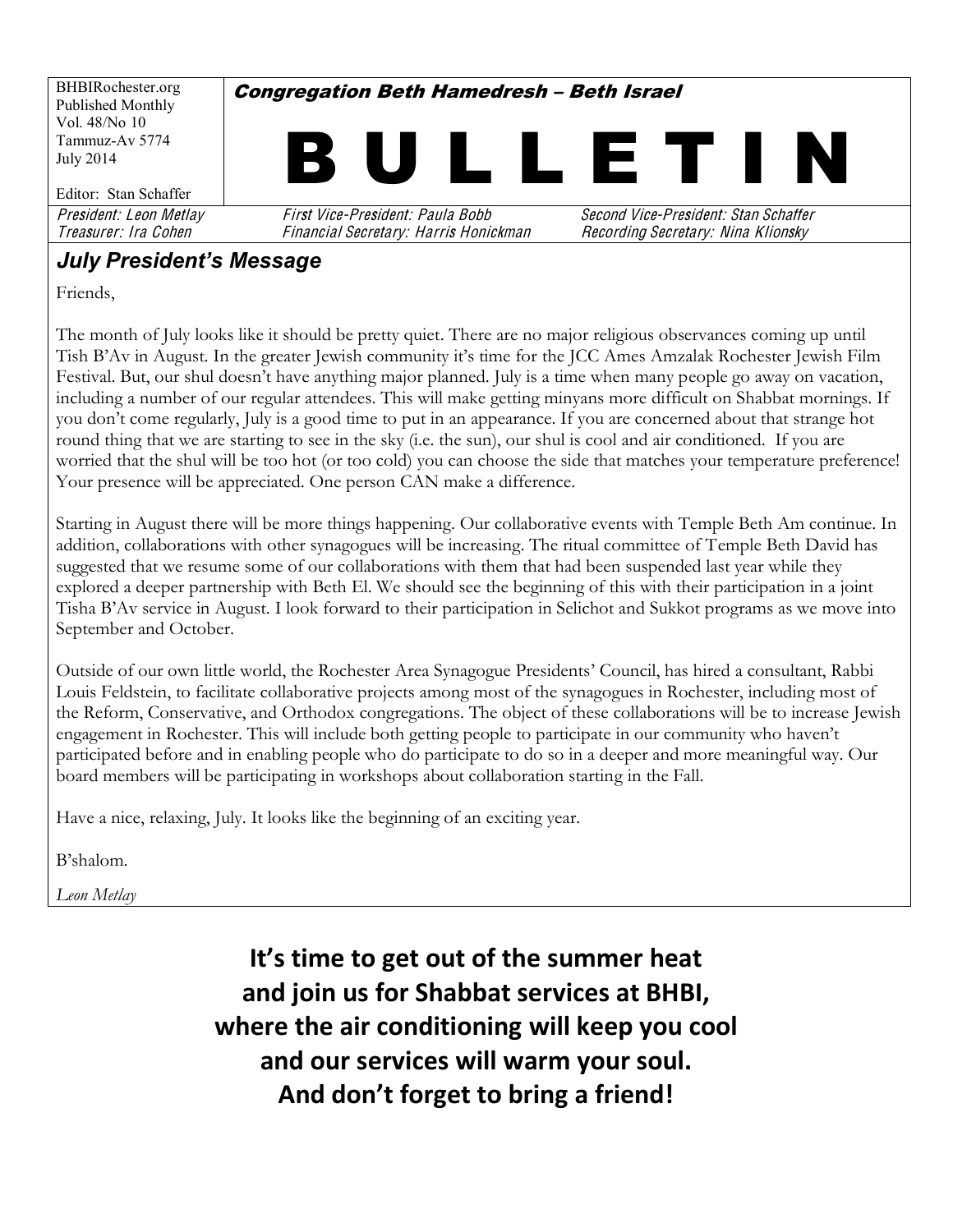# BHBI C A L ENDAR O F E V ENTS **±** JUL Y 2014

| Friday    | July 4  | 7:00 PM | Shabbat Evening Service at Heather Heights in Pittsford<br>Light candles at 8:34 PM           |
|-----------|---------|---------|-----------------------------------------------------------------------------------------------|
| Saturday  | July 5  | 9:30 AM | Torah: Balak<br><b>Shabbat Morning Service</b>                                                |
| Sunday    | July 6  | 9:00 AM | Service, Breakfast and Discussion                                                             |
| Friday    | July 11 | 7:00 PM | Joint Shabbat Evening Service with Temple Beth Am at TBK Room 103<br>Light candles at 8:31 PM |
| Saturday  | July 12 | 9:30 AM | Joint Shabbat Morning Service with Temple Beth Am at BHBI<br>Torah: Pinchas                   |
| Sunday    | July 13 | 9:00 AM | Service and Discussion                                                                        |
| Monday    | July 14 | 7:30 PM | <b>BHBI</b> Board of Trustees Meeting                                                         |
| Wednesday | July 16 | 7:30 PM | Small Conservative Shul Collaborative Torah Study at BHBI                                     |
| Friday    | July 18 | 7:00 PM | <b>Shabbat Evening Service</b><br>Light candles at 8:27 PM                                    |
| Saturday  | July 19 | 9:30 AM | <b>Shabbat Morning Service</b><br>Torah: Matot                                                |
| Sunday    | July 20 | 9:00 AM | Service, Breakfast and Discussion                                                             |
| Friday    | July 25 | 7:00 PM | Shabbat Evening Service<br>Light candles at 8:21PM                                            |
| Saturday  | July 26 | 9:30 AM | Torah: Masei<br><b>Shabbat Morning Service</b>                                                |
| Sunday    | July 27 | 9:00 AM | Service and Discussion                                                                        |

### **BHBI WEBSITE**

Have you checked out the BHBI web site lately? If you haven't there is a lot that you're missing. The web site at [www.BHBIRochester.org](http://www.bhbirochester.org/) provides information about many aspects of our congregation, lists the BHBI calendar, has electronic versions of this and previous bulletins going back several years, has an extensive history of our congregation along with historic photos, includes photos from several BHBI dinners, picnics and other special events, and has the unique Adon Olam Songbook with information on over 100 melodies for Adon Olam.

# **INTERESTING FACTS ABOUT ISRAEL**

- Relative to its population, Israel is the largest immigrant absorbing nation in the world.
- There have been 12 Israeli Nobel Prize winners, the highest per capita among any nation in the world.
- Israelis publish more scientific papers per capita than any other nation.
- Israel has the highest ratio of university degrees to population of any country in the world.
- Israel's average per capita income is higher than that of the United Kingdom.
- Over 5,000 Egyptian students have signed up for an Arabic and English language on-line course on nanotechnology produced by the Technion. Large numbers of Syrian, Saudi Arabian and Kuwati students have also enrolled in the course.
- The Jewish National Fund has planted more than 240 million trees in Israel
- Israel is on a major bird migration path. Over 500 million birds migrate over Israel each year
- $\bullet$  The Jewish birth rate in Israel is more than 50% higher than the Jewish birth rate in the U.S. *From Israel by the Numbers* (Aish.com) and *Interesting Facts About Israel* (Jewish Federation of the North Shore)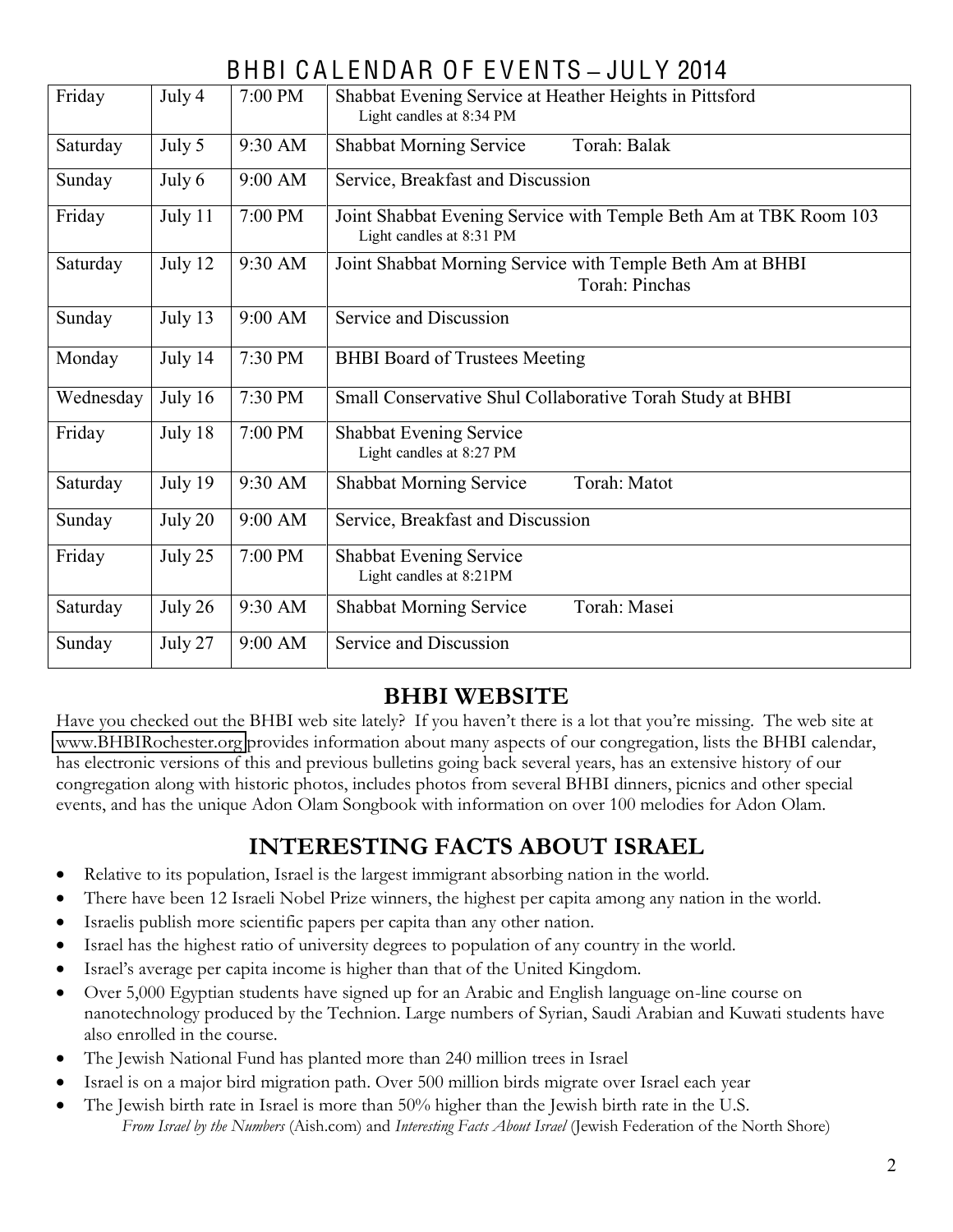#### **DONATIONS THANK YOU FOR YOUR GENEROSITY!**

#### **GENERAL FUND**

In honor of the birth of Isaac Baker *Ira Cohen*

> In memory of Michael Menter *Ira Cohen*

In memory of Theresa Meyer Block *Cathy Block*

> In memory of Sam Gastel *Audrey and Milton Gastel*

In memory of Maurice Baker *Sue Baker*

In memory of Bessie Baker *Sue Baker*

In memory of Robert Baker *Sue Baker*

#### **THANK YOU TO OUR KIDDUSH SPONSORS FOR THE MONTH OF JUNE**

June 7 Hermann and Esther Vogelstein in memory of their father, Max Vogelstein

June 14 The Congregation

June 21 The Congregation

June 28 The Congregation

#### **GOODSEARCH.COM**

Goodsearch.com is an on-line internet search program that pays non-profit organizations like BHBI a fee every time someone uses their search service. Go to [www.goodsearch.com,](http://www.goodsearch.com/) enter the search term that you want and put in BHBI on the line where it says Who Do You Goodsearch For? BHBI will benefit from each search you make!

### **FREE 3-MONTH TRIAL MEMBERSHIP FOR FIRST-TIME NEW MEMBERS**

Let your friends know about BHBI's special free 3 month trial membership (available to prospective first-time new members only). Have them contact BHBI at 244-2060 or [BHBIRochester@gmail.com](mailto:BHBIRochester@gmail.com) and we will be happy to give them information about BHBI and this great offer!!

### **BRIGHTON FOOD CUPBOARD**

The Brighton Food Cupboard is very low on breakfast cereal, pasta and tuna. Please consider donating to them. There is a box in the BHBI lobby where you can drop off your donation or you can drop food items off at either the Brighton Board on Education Building or at the former Brookside School in Brighton.

### **SMALL CONSERVATIVE SHUL COLLABORATIVE TORAH STUDY**

Our next Small Conservative Shul Collaborative Torah study session will take place at BHBI on Wednesday, July  $16<sup>th</sup>$  at 7:30 p.m. Everyone is welcome.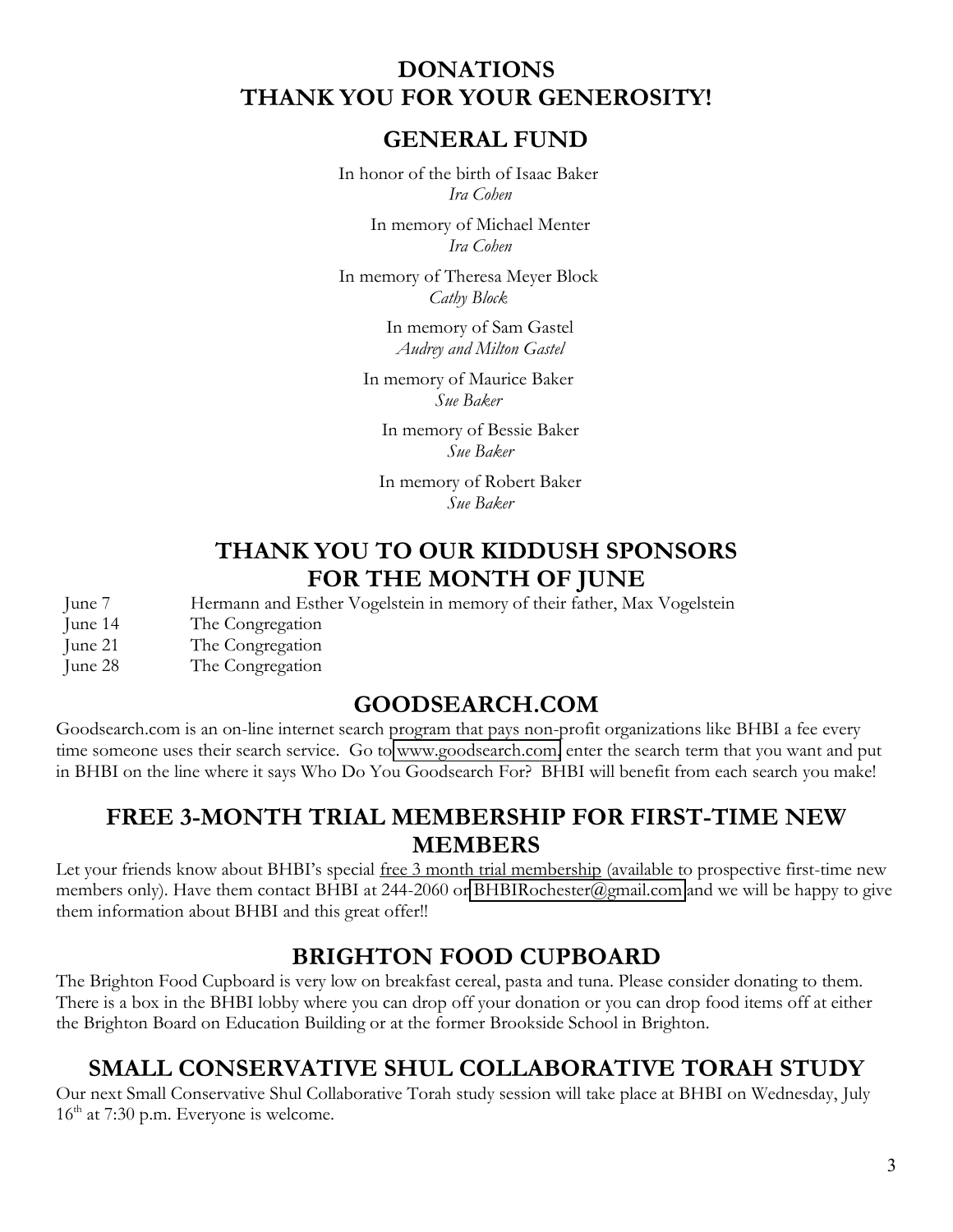## **EVENTS IN THE COMMUNITY**



# **2014 JCC Ames Amzalak Jewish Film Festival**

This year's JCC Ames Amzalak Jewish Film Festival will start on July 13<sup>th</sup> and includes an eclectic variety of feature films (see below). To purchase tickets, go by the JCC or buy them on-line at www.rjff.org

### **Featured Films**

| Sunday, July 13th   | $1:00$ PM  | Dryden Theatre          | The Zigzag Kid                                              |  |  |
|---------------------|------------|-------------------------|-------------------------------------------------------------|--|--|
|                     | 3:30 PM    | Dryden Theatre          | Run Boy Run                                                 |  |  |
|                     | 7:30 PM    | Dryden Theatre          | Bethlehem                                                   |  |  |
| Monday, July 14th   | $11:00$ AM | <b>JCC Hart Theatre</b> | Sharon: An Inner Journey From War to Peace                  |  |  |
|                     | 1:30 PM    | <b>JCC Hart Theatre</b> | Under the Same Sun                                          |  |  |
|                     | $6:00$ PM  | Dryden Theatre          | Double Feature: The lady in Number 6 & 50 Children          |  |  |
|                     | 9:00 PM    | Dryden Theatre          | The Jewish Cardinal                                         |  |  |
| Tuesday, July 15th  | 11:00 AM   | <b>JCC Hart Theatre</b> | The Sturgeon Queens                                         |  |  |
|                     | $6:00$ PM  | Little Theatre          | The Prime Ministers                                         |  |  |
|                     | 9:00 PM    | Little Theatre          | For a Woman                                                 |  |  |
| Wednesday, July16th | $11:00$ AM | <b>JCC Hart Theatre</b> | American Jerusalem: Jews and the Making of San<br>Francisco |  |  |
|                     | 1:30 PM    | <b>JCC Hart Theatre</b> | My German Friend                                            |  |  |
|                     | $6:00$ PM  | Little Theatre          | Special Interview                                           |  |  |
|                     | 9:00 PM    | Little Theatre          | Out in the Dark                                             |  |  |
| Thursday, July 17th | 11:00 AM   | <b>JCC Hart Theatre</b> | Quality Balls: The David Steinberg Story                    |  |  |
|                     | 1:30 PM    | <b>JCC Hart Theatre</b> | Operation Sunflower                                         |  |  |
|                     | $6:00$ PM  | Little Theatre          | All In                                                      |  |  |
|                     | 9:00 PM    | Little Theatre #1       | In the Shadow                                               |  |  |
|                     | 9:00 PM    | Little Theatre #5       | Cupcakes                                                    |  |  |
| Saturday, July 19th | 6:30 PM    | Little Theatre          | It Happened in St. Tropez                                   |  |  |
|                     | 9:00 PM    | Little Theatre          | Ida                                                         |  |  |
| Sunday, July 20th   | $1:00$ PM  | Dryden Theatre          | Aftermath                                                   |  |  |
|                     | $6:00$ PM  | Dryden Theatre          | Magic Men                                                   |  |  |
|                     | 8:30 PM    | Dryden Theatre          | The Attack                                                  |  |  |
|                     | 7:00 PM    | Dryden Theatre          | Hunting Elephants                                           |  |  |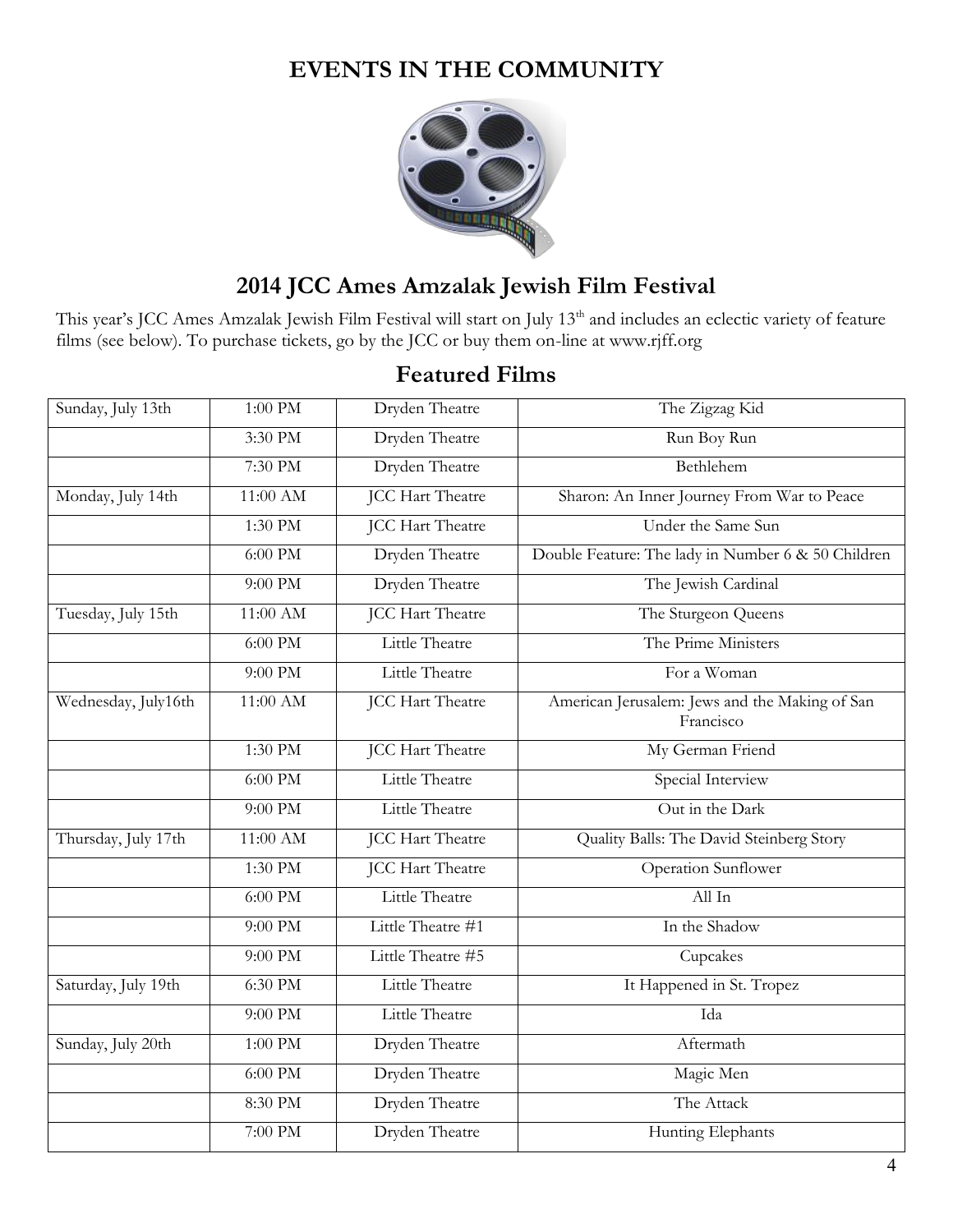### **YAHRZEITS**

At the following Shabbat Services, we will read the names of our late loved ones whose Yahrzeits will occur on that Shabbat or during the following week.

| July $4-5$           | Tammuz | July 11-12        | Tammuz | July 18-19          | Tammuz | July 25-26         | Tammuz<br>-Av  |
|----------------------|--------|-------------------|--------|---------------------|--------|--------------------|----------------|
| Morris Krinsky*      |        | Sarah Singer*     | 14     | Louis Edelson*      | 21     | Doriene Baker      | 28             |
| Sarah Shnitman*      | 9      | Rachel Strauss*   | 14     | Makhlout Malka y    |        | Hyman              |                |
| Rabbi Aaron          |        | Rachel Morris*    | 15     | Negri               | 21     | Tanenbaum*         | 28             |
| Solomon*             | 9      | Yetta Goldman*    | 16     | Bernard Sallerson*  | 21     | Celia Silverstein* | 29             |
| Eva Krinsky*         | 10     | Sheila Kleinstein | 16     | Max Goodman*        | 23     | Sidney Gold        |                |
| Phillip Morrow*      | 11     | Sarah Marken*     | 16     | David Gordon*       | 23     | Louis Schiff*      |                |
| Rochli Rothschild*   | 11     | Sam Hector*       | 20     | Nelli Ahuva Metlay* | 24     | Ray Bloch          |                |
|                      |        | Harry Sarachan*   | 20     | Ira Edward Potter*  | 24     | Benjamin Bobb      |                |
| *Denotes name        |        | Rose Schiff*      | 20     | Thelma Ring Smith*  | 25     | Joseph Greenbaum*  | $\overline{2}$ |
| memorialized on      |        |                   |        | Irwin Bertman*      | 27     | Moses Berkowitz*   |                |
| <b>BHBI</b> Memorial |        |                   |        | Oscar Hart          | 27     | Dave Kovel         |                |
| Plaque               |        |                   |        | Mark Rose           | 27     | Kathy Shur*        | 5              |
|                      |        |                   |        | Abraham Schriba*    | 27     |                    |                |
|                      |        |                   |        |                     |        |                    |                |

We pray that our mourners will be comforted among all the mourners of Zion and Jerusalem and that the memory of the deceased continues to be a blessing to all who knew them.



So far our TOPS Gift Card fundraiser has been quite successful. Remember, TOPS Gift Cards are now available through BHBI in \$50 denominations. To purchase *TOPS* Gift Cards, contact Stan Schaffer at 473-8072 or by e-mail at stanschaffe[r@fronti](mailto:stanschaffer@frontiernet.net)ernet.net

# **MEMORIAL PLAQUES**

You can also memorialize a friend or loved one on a BHBI memorial plaque. Our memorial plaques are very reasonably priced. For more information, contact Stan Schaffer at 473-8072 or [stanschaffer@frontiernet.net](mailto:stanschaffer@frontiernet.net)

## **MAKE YOUR PURCHASES AT AMAZON.COM AND SUPPORT BHBI AT THE SAME TIME!**

Why not contribute to BHBI while making on-line purchases? It's easy to make purchases on-line at Amazon.com and support BHBI financially at the same time. Just go to the BHBI web page at [www.BHBIRochester.org](http://www.bhbirochester.org/) and click on the Amazon.com link. Each time you make a purchase after linking to Amazon.com from our web page, BHBI gets a percentage of the purchase price. The more you buy in this way, the more BHBI makes!

### **AD SPONSORS**

We are always looking for additional businesses that are interested in placing an ad in the BHBI Bulletin. If you know of someone whose business or company may be interested, contact Stan Schaffer at 473-8072 or by e-mail at [stanschaffer@frontiernet.net](mailto:stanschaffer@frontiernet.net)